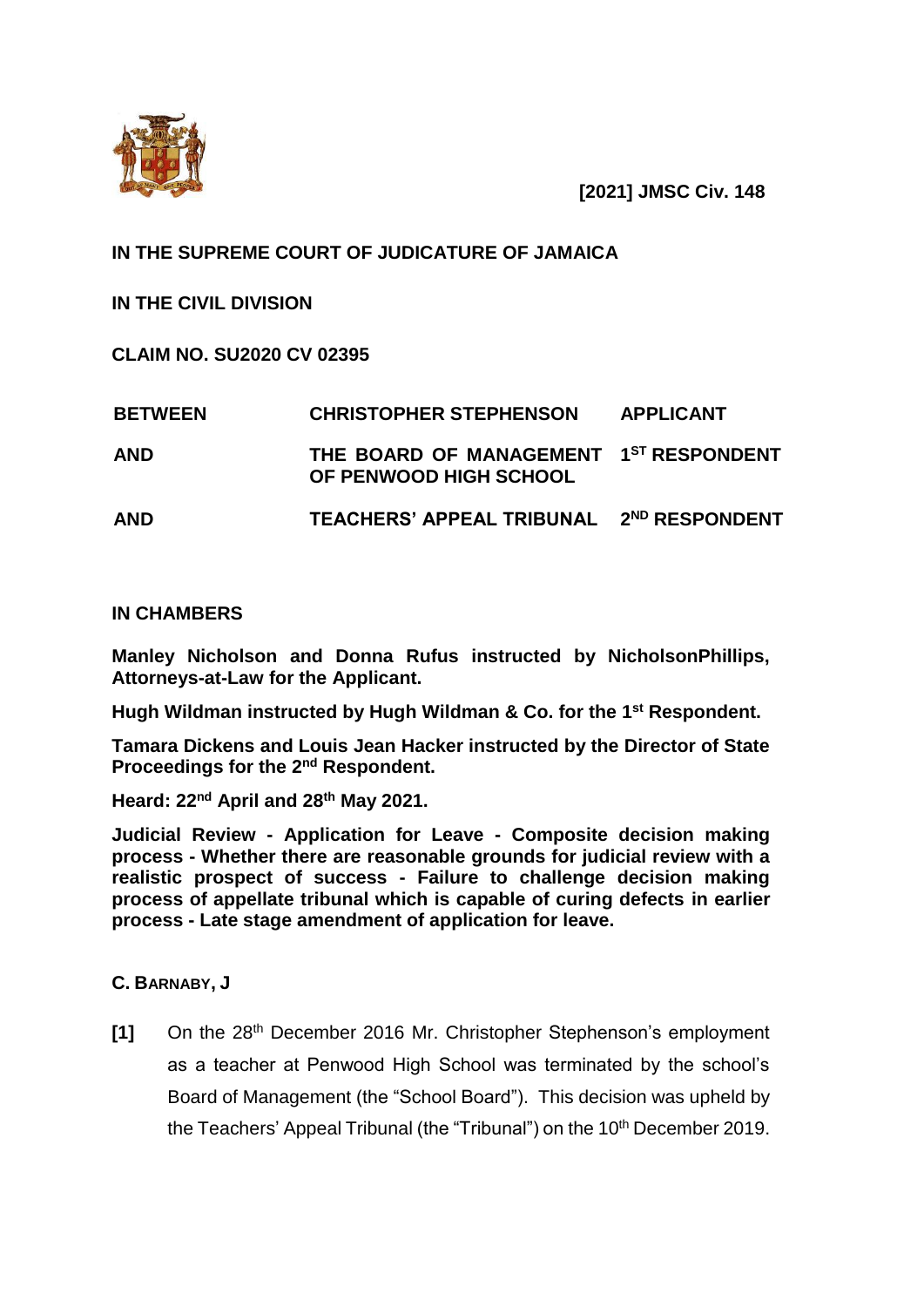- **[2]** By way of Notice of Application for Court Orders (Application for Leave to Apply for Judicial Review) filed 3<sup>rd</sup> July 2020, Mr. Stephenson sought leave to remove into this court the decision of the Tribunal so that an order of certiorari may issue to quash the same. On the 24<sup>th</sup> July 2020 when the application came on for hearing before J. Pusey, J however, it was amended to enable Mr. Stephenson to pursue an application for leave in respect of *"[t]he Respondents' decision made on 28 December 2016 to terminate the Applicant's employment…"*. The evidence discloses that only one of the two Respondents made a decision on that date, the School Board. Outside of this prerogative relief, Mr. Stephenson also intends to pursue a declaration that the Respondents erred in the exercise of their discretion in terminating his employment.
- **[3]** After several adjournments, the amended application for leave to apply for judicial review came on for hearing before me on the 22<sup>nd</sup> April 2021 and a decision thereon was delivered orally on the 28<sup>th</sup> May 2021. The application was refused, so too Mr. Stephenson's belated attempt to further amend the application and his oral application for leave to appeal the latter decision. At the request of Counsel for Mr. Stephenson, I now reduce into writing the reasons for these decisions.

*Extension of time within which to make application for leave to apply for judicial review*

- **[4]** An application for leave to apply for judicial review must be made promptly, and in any event, within three (3) months from the date on which the grounds for the application arose for the first time: CPR 56.6(1). Where an order of certiorari is being sought to quash a judgment, order, conviction or proceedings, pursuant to CPR 56.6(3), the date on which the grounds for the application first arose is *"… taken to be the date of that judgment, order, conviction or proceedings."*
- **[5]** The decision of the School Board which Mr. Stephenson is seeking to quash having been made on the 28<sup>th</sup> December 2016, the date on which the grounds for leave would first have arisen was some three (3) years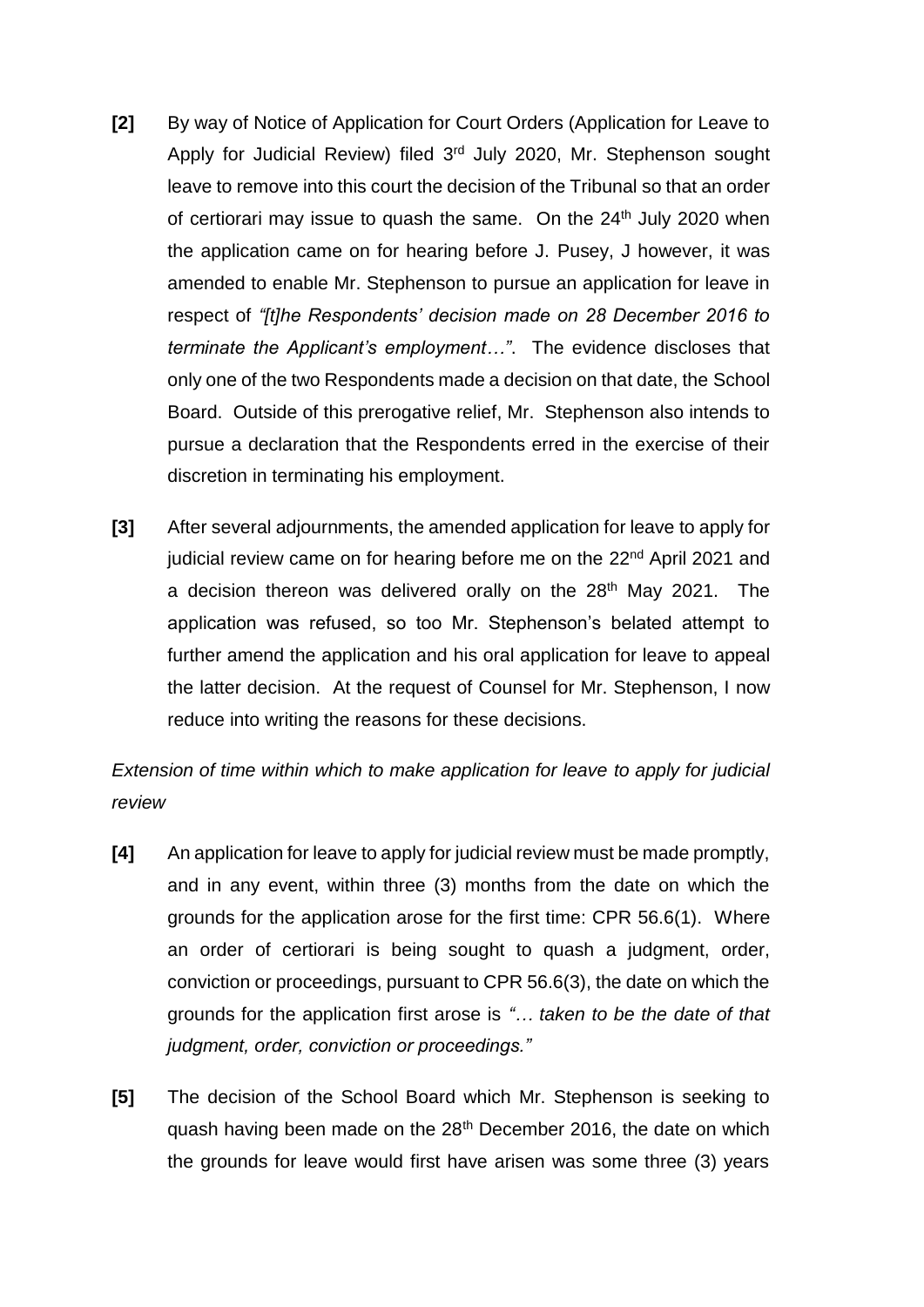and six (6) months before the application for leave was in fact filed. I note however, that during the period Mr. Stephenson availed himself of the statutory facility available to him under the **Education Act** to appeal to the Tribunal, which process culminated with the Tribunal's decision on 10th December 2019.

- **[6]** Judicial review is a remedy of last resort and the delay which arises from exhausting an alternative avenue for redress ought not to operate to the detriment of an applicant for leave. Consequently, the date on which the grounds for leave first arose is properly the date of the decision of the Tribunal. The application for leave having been made almost seven (7) months after that date, it was not promptly made.
- **[7]** Although the School Board submitted that Mr. Stephenson should not be entertained by the court on account that he had not sought an extension of the time within which to make his application, that contention was based on an error as to fact. Mr. Stephenson sought as one of his relief an extension of the time within which to make the application for leave. It is to this aspect of the application that I first and very briefly turn.
- **[8]** Where an application for leave to apply for judicial review has not been promptly made, the court is nevertheless permitted to extend the time within which to make the application if there is good reason for doing so: CPR 56.6(2).
- **[9]** In addition to seeking redress from the Tribunal which returned its decision on the 10<sup>th</sup> December 2019, it is also Mr. Stephenson's evidence that he was advised of that decision in March 2021. Thereafter, he experienced difficulty in obtaining the assistance of Counsel, which difficulty was exacerbated by the global pandemic. Mr. Stephenson's evidence in these regards is accepted. I find that the delay was not inordinate and regard the difficulty in securing legal representation as a good reason for extending the time for making the application for leave to apply for judicial review.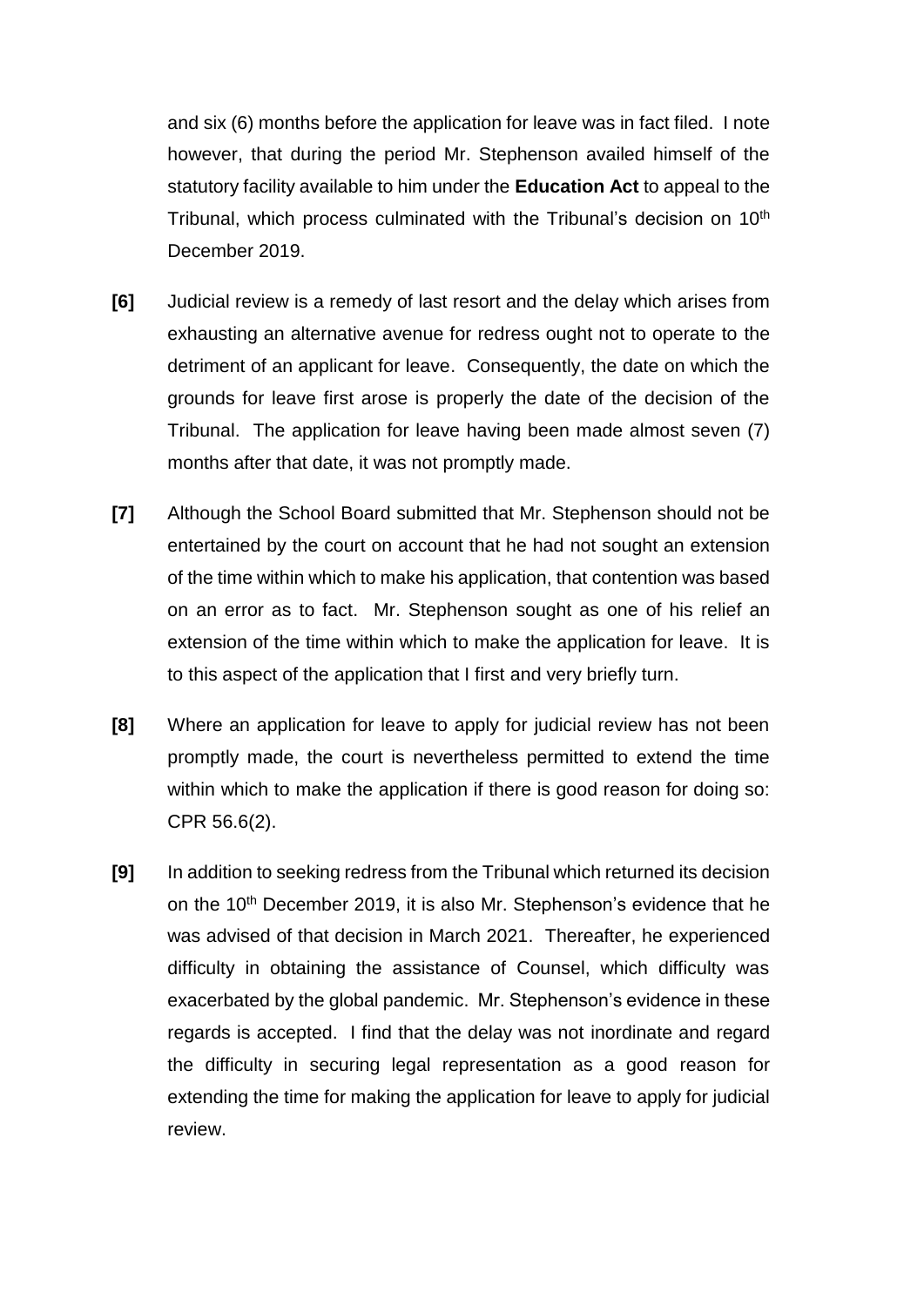**[10]** Having determined that threshold issue, I now consider whether the amended application discloses any arguable ground for judicial review with a realistic prospect of success.

*Whether the application disclosed any arguable ground for judicial review with a realistic prospect of success*

- **[11]** On consideration of Mr. Stephenson's application, I find that it does not disclose any ground for judicial review against the decision of the Tribunal and in consequence, there is no arguable ground for judicial review with a realistic prospect of success.
- **[12]** One of the seminal principles of judicial review is that leave will not be granted where the appellant has an alternative avenue for redress. This bar has among its premises the fact that alternative avenues for redress are capable of being curative of defects in earlier decision making processes. This is demonstrated in the Court of Appeal decision in **James Ziadie v Jamaica Racing Commission** (1981) 18 JLR 131.
- **[13]** In **The Board of Management of Bethlehem Moravian College v Dr. Paul Thompson and the Teachers Appeals Tribunal** [2015] JMCA Civ 41 (hereinafter called **ex parte Paul Thompson**) on which Mr. Stephenson relies, it was determined that all stages in a statutory decision making process may be amendable to judicial review and that an order of certiorari may lie where there are alleged breaches of the principles of natural justice. I will refer to proceedings of this nature as "composite judicial review proceedings".
- **[14]** It is my judgment that consistent with principles which govern applications for leave to apply for judicial review, there must be some basis for challenging the decision making process which is sought to be impugned by the composite judicial review proceedings as envisioned by the Court of Appeal, especially where an applicant has exhausted his statutory avenue for redress, which avenue is capable of curing defects in the decision making process which precede it. It is the absence of any challenge to the decision of the Tribunal which I find to be the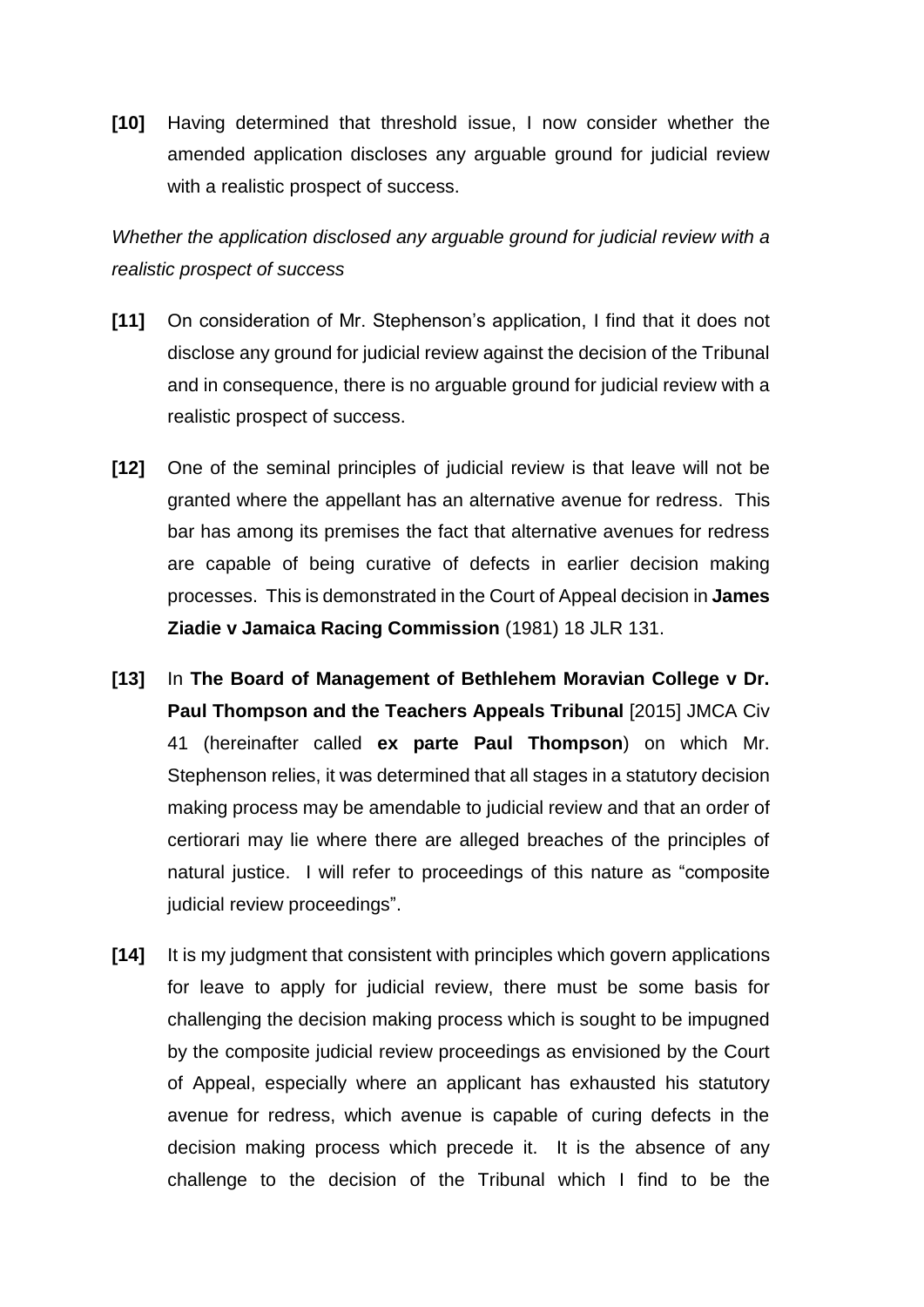insurmountable deficit on Mr. Stephenson's amended application for leave to apply for judicial review.

- **[15]** Pursuant to section 37(4) of the **Education Act**, on an appeal against the decision of a school board, the Teachers' Appeal Tribunal may *"…either confirm the decision appealed against or vary or quash that decision, and the Tribunal may from time to time return the proceedings to the person or authority concerned with the making of that decision for further information or for such other action as the Tribunal thinks just."* It was therefore entirely within the Tribunal's remit to confirm the decision of the School Board to terminate Mr. Stephenson's employment. I therefore find that it is insufficient to merely join the Tribunal as a Respondent, without mounting a challenge to the exercise the duty which has been given to it by statute.
- **[16]** I believe that Morrison P who was in the minority in **ex parte Paul Thompson** correctly recognised that the appellate process at the Teacher's Appeal Tribunal may in fact be curative in an appropriate case. While the majority did not consider the process to be curative in the circumstances of **ex parte Paul Thompson**, I do not believe the decision established that an appeal to the Teachers Appeal Tribunal could never be curative. Similarly, it is my view that the decision does not permit the court to quash the decision of the school board in circumstances where that decision was confirmed by the appellate tribunal and the latter decision remains unchallenged and therefore valid.
- **[17]** In a very apt extract from the minority decision in **Matalulu v Director of Public Prosecutions** [2003] 4 LRC 712, 733, which has been cited with approval many times over in this jurisdiction, including in the relatively recent decision of the Court of Appeal in **Fritz Pinnock and Ruel Reid v Financial Investigations Division** [2020] JMCA App 13, it was stated that potential arguability *"… cannot be used to justify the grant of leave to issue proceedings upon a speculative basis which it is hoped the interlocutory processes of the court may strengthen."* The papers must disclose an arguable ground with a realistic prospect of success. This is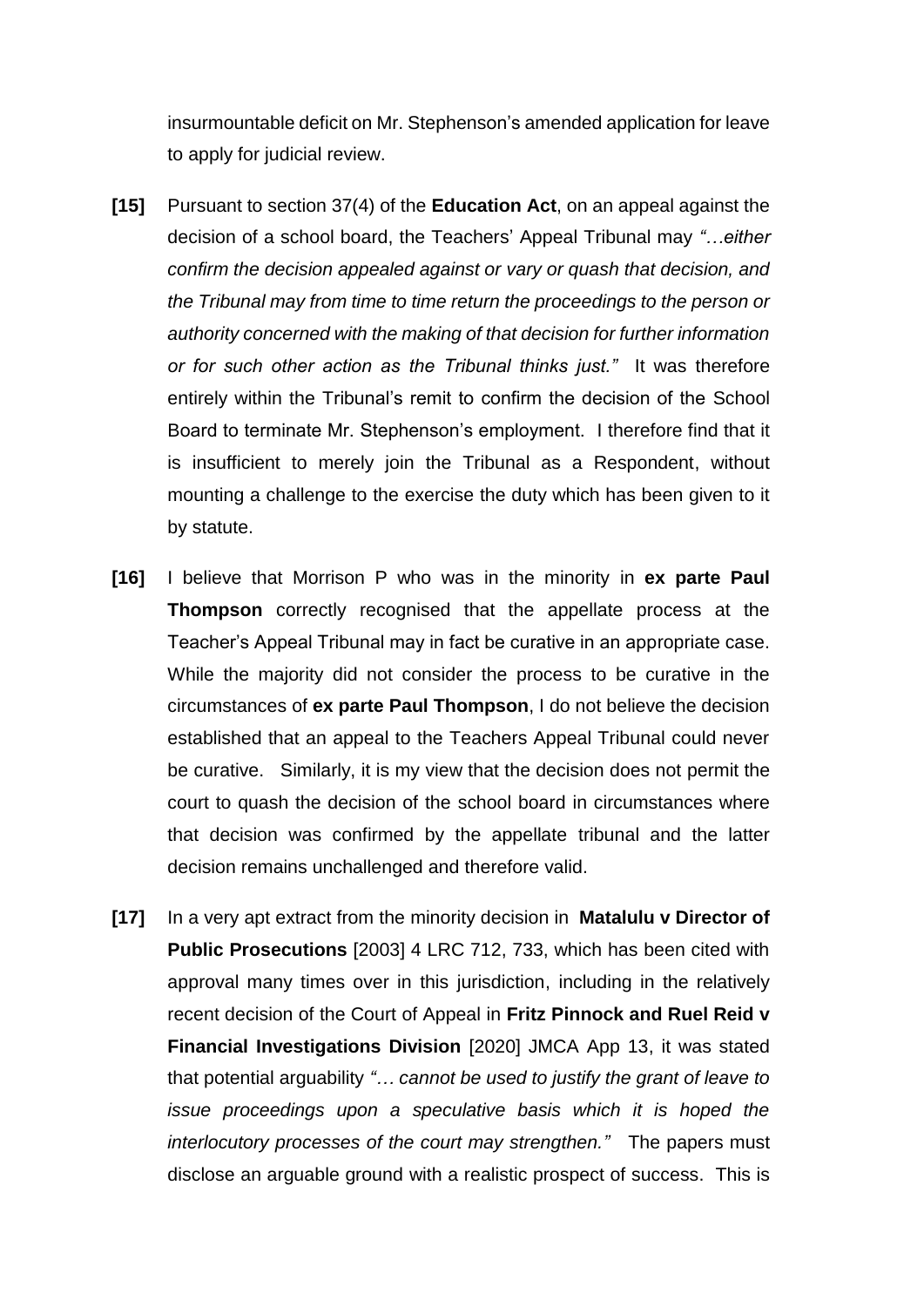no different in composite judicial review cases, more so where the final stage in the statutory decision making process is capable of curing defects in an earlier stage of the composite process.

- **[18]** It is in these premises that at the beginning of the hearing before me on the 22nd April 2021, I asked Counsel for Mr. Stephenson to address me on the propriety of the course being adopted, having announced the observation I made on the papers - that there was no challenge to the exercise of the Tribunal's appellate jurisdiction. I required this to be addressed ahead of the arguments each party intended to raise in respect of the "substantive application" for leave to apply for judicial review.
- **[19]** In particular, I asked to be addressed on:
	- (1) The propriety of applying for leave for judicial review against the decision of the School Board having exhausted the statutory avenue for redress of that decision, and there being no ground of challenge to the decision of the Tribunal to which that decision was appealed; and
	- (2) The reason for adding the Tribunal as Respondent to the application for leave to apply for judicial review in the circumstances.
- **[20]** In respect of the first question, it was Mr. Nicholson's submission that the Tribunal is not the final body and that if the Applicant could not go back and review the School Board's decision, he would suffer injustice. He indicated that there is authority, which he undertook to supply at a later date, that the decision of an appellate body would not take away the right of an applicant to seek judicial review of the initial decision. In response to the second question, he went on to say that the Tribunal has been added as a Respondent because it upheld the decision of the School Board which had denied Mr. Stephenson natural justice. He went further to state that the decision of the Tribunal was not being challenged in terms of judicial review. On these bases he submitted that the proper procedure was adopted and that if leave was not granted, Mr. Stephenson would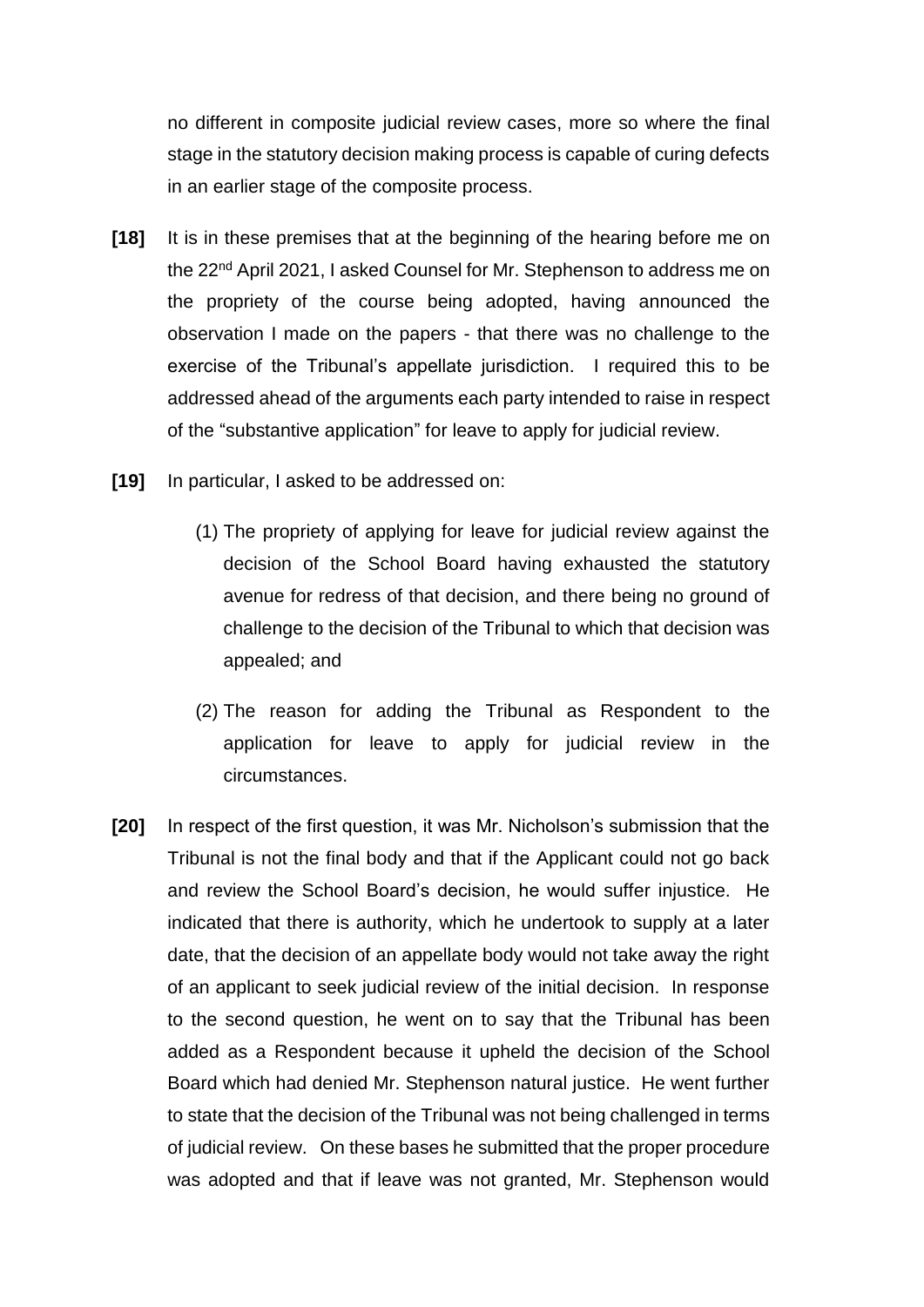suffer prejudice. He also submitted that there was nothing detrimental to good administration for leave to be granted to pursue judicial review. He then went on to make reference to his written submissions and argued that Mr. Stephenson by his affidavit evidence and those submissions had demonstrated that there is an arguable case for judicial review with a realistic prospect of success. There was insistence by Counsel that the course adopted was appropriate and no application was made to amend the application.

- **[21]** The decision which Counsel promised to supply in support of the contention that the appropriate course had been adopted by Mr. Stephenson is **ex parte Paul Thompson** to which I referred previously. Unlike the instant case however, where there is no attempt to challenge the decision of the Tribunal, the power exercised by the Teacher's Appeal Tribunal in **ex parte Paul Thompson** was itself the subject of challenge on the application for judicial review. The cases are therefore distinguishable on their facts.
- **[22]** An appeal to the Teachers' Appeal Tribunal being capable of curing procedural defects at the level of the school board in an appropriate case, it is my judgment that Mr. Stephenson had an obligation to set out the grounds upon which the exercise of that statutory function are challengeable by judicial review, if they exist. He has not done so. This makes unsurprising the absence of affidavit evidence in response to the application for leave to apply for judicial review from the Tribunal.
- **[23]** The **Education Act** having provided for an appeal to the Tribunal, it is my view that in the absence of a challenge to the exercise of the statutory function by it in confirming the decision of the School Board, any alleged deficiency in the decision making process by the latter must be taken to have been cured on appeal to the former.
- **[24]** It has previously been remarked, with which I am in total agreement, that judicial review is a practical remedy and that leave ought not to be granted to pursue it where no useful purpose would be served. To grant leave to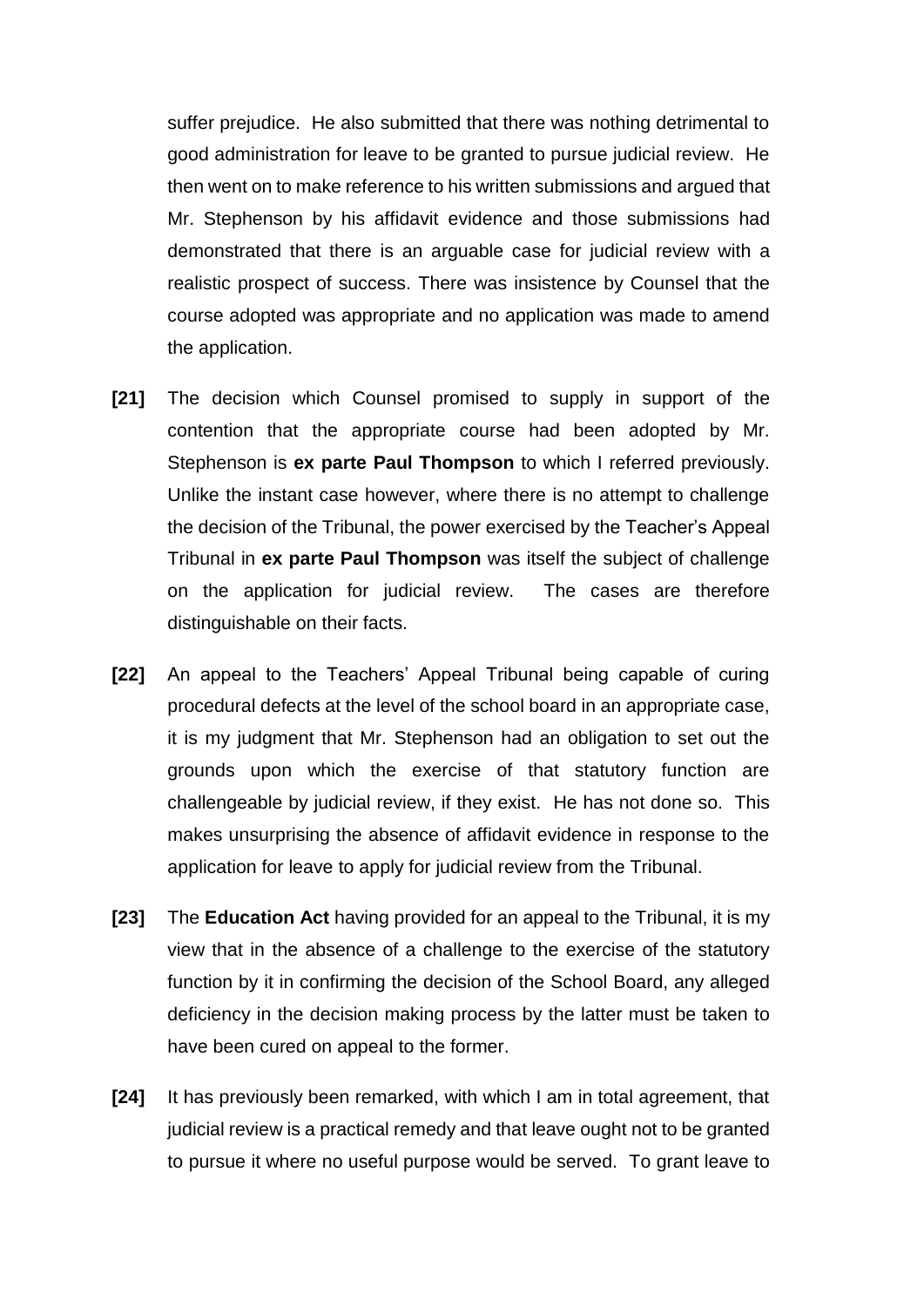apply for certiorari to quash the decision of the School Board in the absence of challenge to the decision making process of the Tribunal would be an exercise in futility in my view as the latter subsuming and potentially curative process and decision would continue to be extant. To grant leave in these particular circumstances would in fact be detrimental to good administration, antithetical to the purpose of judicial review and may well be regarded as an entreaty to the court by the applicant to usurp the statutory role of the tribunal and an abuse the judicial review process. Accordingly, and without pronouncing on the merit or otherwise of the decision making process at the level of the School Board, the application for leave to apply for judicial review is refused.

*Late stage attempt to further amend application for leave to apply for judicial review*

- **[25]** While I cannot now presuppose the outcome of an application to further amend the application for leave to apply for judicial review had one been made on the occasion that the concerns were raised, to allow an amendment of the application does not now recommend itself. The Appellant and Respondents argued the substantive application before me on the 22nd April 2021 following Mr. Nicholson and Ms. Rufus' insistence that the appropriate course had been adopted. Arguments were made in circumstances where the Tribunal, given the nature of Mr. Stephenson's case against it did not file an affidavit in response to the application for leave and the date limited by the court for the parties to file affidavits having long passed. In fact, the Appellant relied on the absence of challenge to its decision making process in arguing that the application for leave should be refused. While I did permit the Applicant to file and serve written responses to the authorities relied on by the 2<sup>nd</sup> Respondent, the submissions filed by the Applicant went well beyond the bounds of that which was ordered.
- **[26]** It is in the foregoing circumstances and in forecasting that the proposed amendments would require further delay in resolving the application so as to avoid breaching the Respondents' right to a fair hearing that I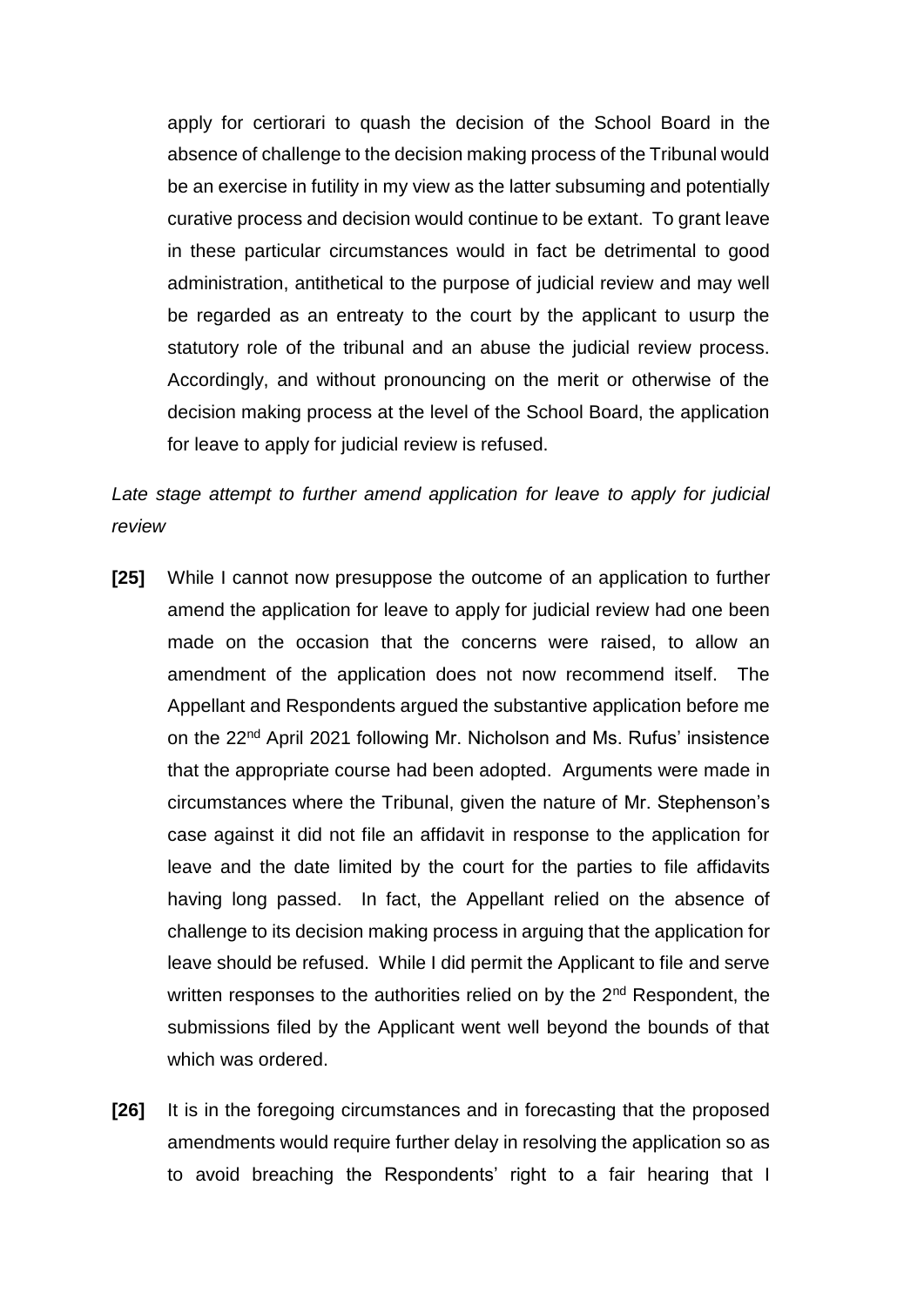determined that the petition to the court in the written submissions filed on behalf of Mr. Stephenson on the 30<sup>th</sup> April 2021 were untimely, wholly inappropriate and refused to permit them. By those submissions the court was invited to disregard the submissions made on Mr. Stephenson's behalf at the inter partes hearing of the application for leave to apply for judicial review on the  $22<sup>nd</sup>$  April 2021; and proceed to determine the application on the further substantial amendments to the application for leave to apply for judicial review proposed in those written submissions.

*Application for leave to appeal the decision to refuse further amendments of the Application for Leave to Apply for Judicial Review* 

- **[27]** Ms. Rufus on behalf of Mr. Stephenson sought leave to appeal the court's decision to refuse the amendments sought to be made by way of written submissions filed on the 30<sup>th</sup> April 2021.
- [28] Both Mr. Wildman and Ms. Dickens on behalf of the 1<sup>st</sup> and 2<sup>nd</sup> Respondents respectively opposed the application for leave to appeal on the basis that an appeal had no realistic prospect of success.
- **[29]** Mr. Wildman submitted that if the court had permitted the amendments at the late stage at which Mr. Stephenson sought to introduce them, in circumstances where the Tribunal had not filed any affidavit evidence based on the case it had to meet, and the school's continued to deprivation of the opportunity to replace Mr. Stephenson, it would have been detrimental to good administration.
- **[30]** Ms. Dickens' opposition was premised on the fact that the absence of grounds of challenge to the decision making process at the Tribunal was raised by the court before the substantive hearing and that Counsel for Mr. Stephenson had failed to apply to amend the application to include the decision of the tribunal and grounds for challenge to it. She argued that in the circumstances the court had correctly refused to grant the amendment. She submitted further that it was only after the full inter partes hearing had taken place that Mr. Stephenson sought to introduce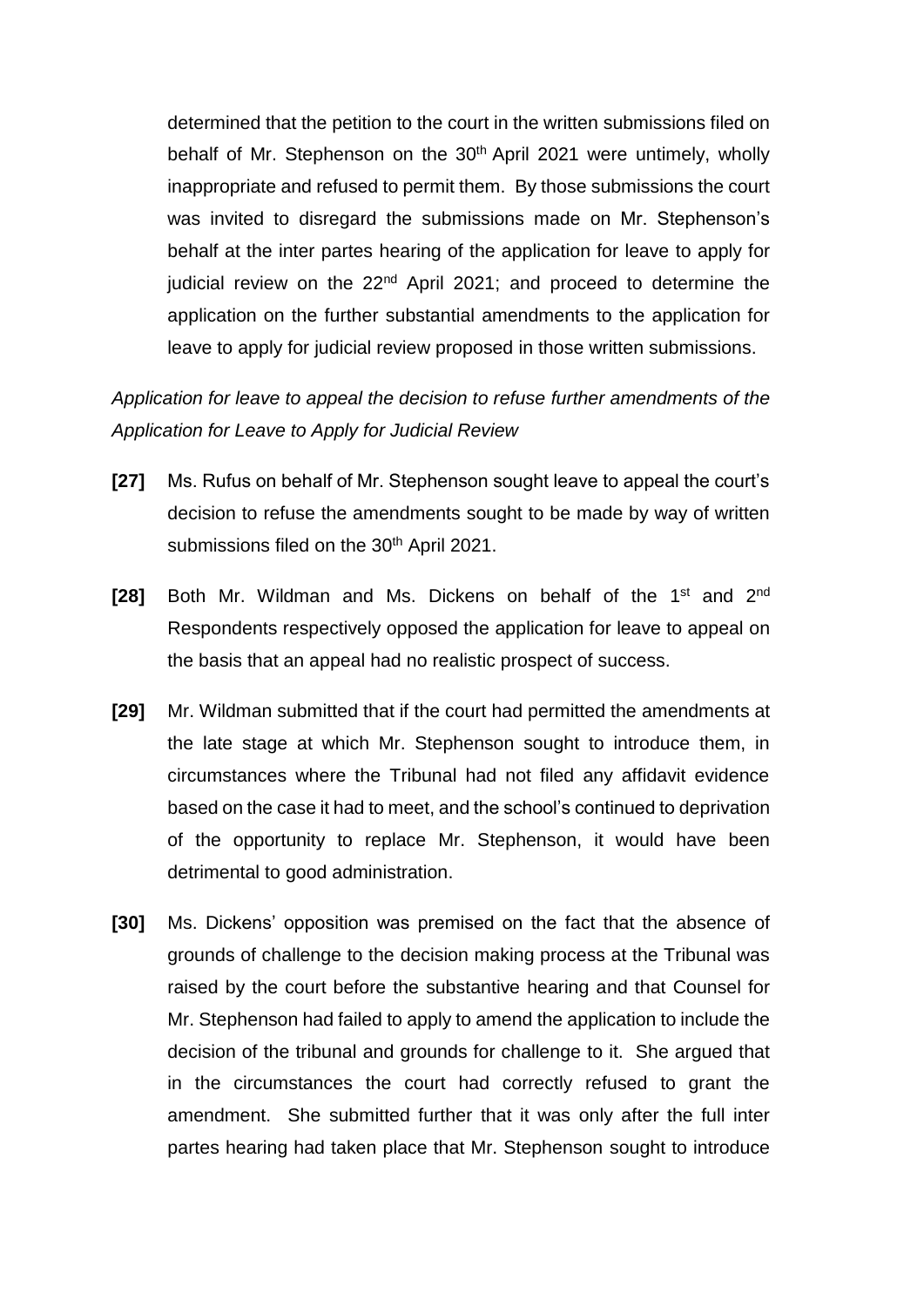substantial amendments by way of written submissions in breach of the rules of natural justice.

- **[31]** Ms. Rufus requested and was permitted to respond to the submissions of the Respondents. It was her further submission that there would not be any substantial prejudice to the Respondents as the matters on which Mr. Stephenson relied to put his best case forward were already set out in the submissions filed on 30<sup>th</sup> April 2021, and that a party is permitted to make amendments at any time before a case management conference.
- **[32]** Having heard the submissions, I refused the application for leave to appeal on the basis that I did not believe that an appeal had a realistic prospect of success having regard to the stated basis for refusing to grant the belated request for an amendment to the application which are set out at paragraphs 25 and 26 herein.
- **[33]** While the court must always strive to have matters determined on their merits, the parties have an obligation to put the court in a position to do so. This is consistent with each party's responsibility to assist the court in advancing the overriding objective of dealing justly with cases. The Applicant failed to discharge that responsibility by the time of the *inter partes* hearing of the application before me almost ten (10) months after the filing of the application and previous adjournments of the hearing.
- **[34]** An opportunity was in fact presented to Counsel for Mr. Stephenson to reconsider the basis of the application and the course adopted on the day of the hearing, ahead of hearing arguments on the substantive application. Mr. Stephenson did not avail himself of the opportunity.
- **[35]** While Mr. Stephenson was permitted to file submissions in response to the authorities in the Tribunal's written submissions and the Respondents were allowed to respond in writing to the authority Counsel promised to supply if that was thought necessary, there was nothing further to be done by the parties in respect of the hearing on the 22<sup>nd</sup> April 2021, save attend to receive the decision on the application which had been reserved.